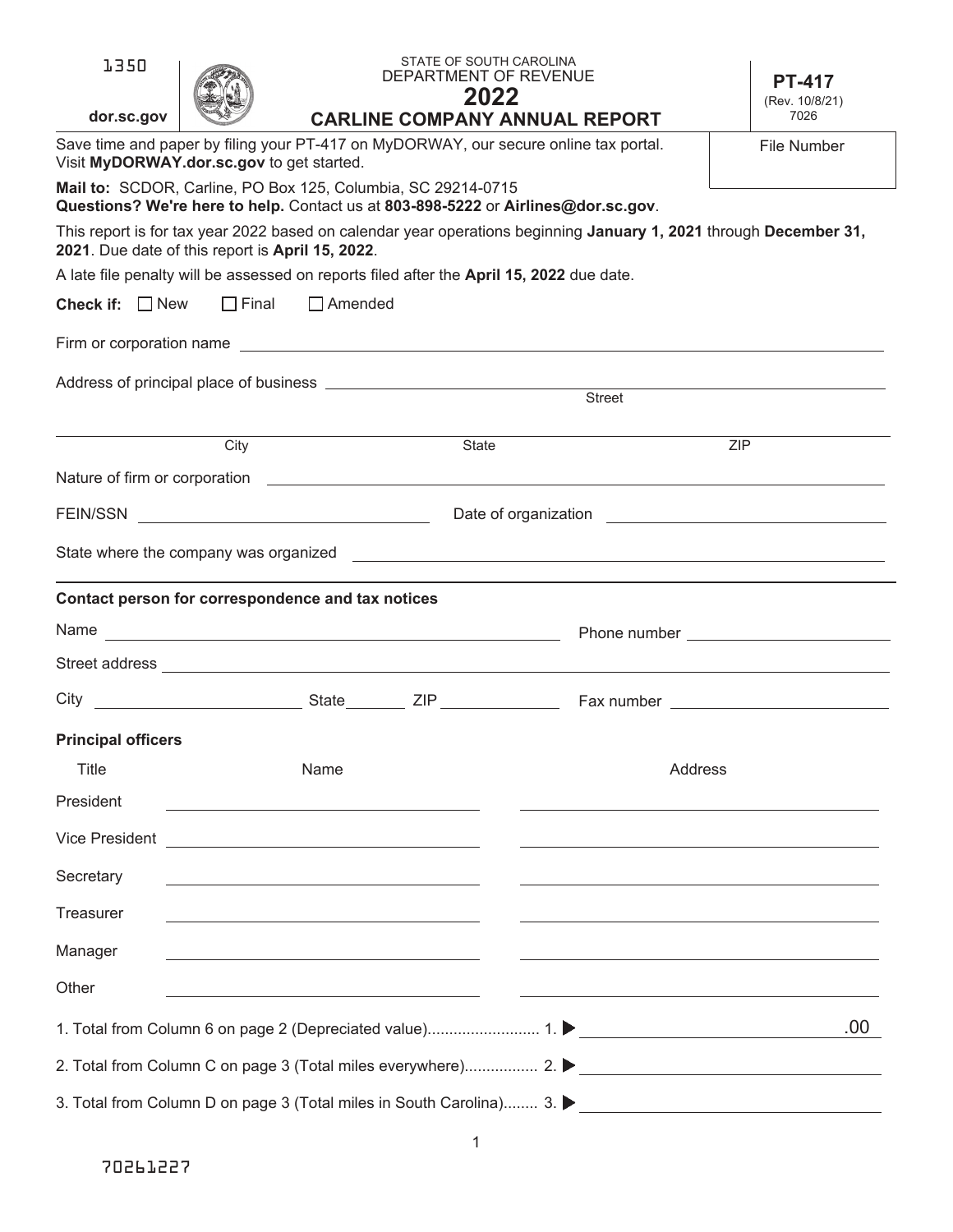# **Car Description and Cost Data - Schedule A**

- Include all private cars owned, leased, or sold during any part of the calendar year.
- Sort and list cars or car groups by year acquired.
- See page 4 for Depreciation Schedule and Multiplier.
- Attach additional copies of Schedule A if necessary.

Corporation name:

FEIN:

| л.                                                       |                                                       |                                  |                                                                 |                                            |                                                                |
|----------------------------------------------------------|-------------------------------------------------------|----------------------------------|-----------------------------------------------------------------|--------------------------------------------|----------------------------------------------------------------|
| $\mathbf{1}$<br>Description<br>(hopper, tank, box, etc.) | $\mathbf 2$<br><b>Number</b><br>$\mathsf{of}$<br>cars | $\mathbf{3}$<br>Year<br>acquired | $\overline{\mathbf{4}}$<br>Original cost<br>upon<br>acquisition | 5<br><b>Multiplier</b><br>(from<br>page 4) | 6<br>Depreciated value<br>(Column 4 multiplied<br>by Column 5) |
|                                                          |                                                       |                                  |                                                                 |                                            |                                                                |
|                                                          |                                                       |                                  |                                                                 |                                            |                                                                |
|                                                          |                                                       |                                  |                                                                 |                                            |                                                                |
|                                                          |                                                       |                                  |                                                                 |                                            |                                                                |
|                                                          |                                                       |                                  |                                                                 |                                            |                                                                |
|                                                          |                                                       |                                  |                                                                 |                                            |                                                                |
|                                                          |                                                       |                                  |                                                                 |                                            |                                                                |
|                                                          |                                                       |                                  |                                                                 |                                            |                                                                |
|                                                          |                                                       |                                  |                                                                 |                                            |                                                                |
|                                                          |                                                       |                                  |                                                                 |                                            |                                                                |
|                                                          |                                                       |                                  |                                                                 |                                            |                                                                |
|                                                          |                                                       |                                  |                                                                 |                                            |                                                                |
|                                                          |                                                       |                                  |                                                                 |                                            |                                                                |
|                                                          |                                                       |                                  |                                                                 |                                            |                                                                |
|                                                          |                                                       |                                  |                                                                 |                                            |                                                                |
|                                                          |                                                       |                                  |                                                                 |                                            |                                                                |
|                                                          |                                                       |                                  |                                                                 |                                            |                                                                |
|                                                          |                                                       |                                  |                                                                 |                                            |                                                                |
|                                                          |                                                       |                                  |                                                                 |                                            |                                                                |
|                                                          |                                                       |                                  |                                                                 |                                            |                                                                |
|                                                          |                                                       |                                  |                                                                 |                                            |                                                                |
|                                                          |                                                       |                                  |                                                                 |                                            |                                                                |
|                                                          |                                                       |                                  |                                                                 |                                            |                                                                |
|                                                          |                                                       |                                  |                                                                 |                                            |                                                                |
|                                                          |                                                       |                                  |                                                                 |                                            | $\star$                                                        |

**\*** Total Column 6 and enter amount on line 1 of page 1.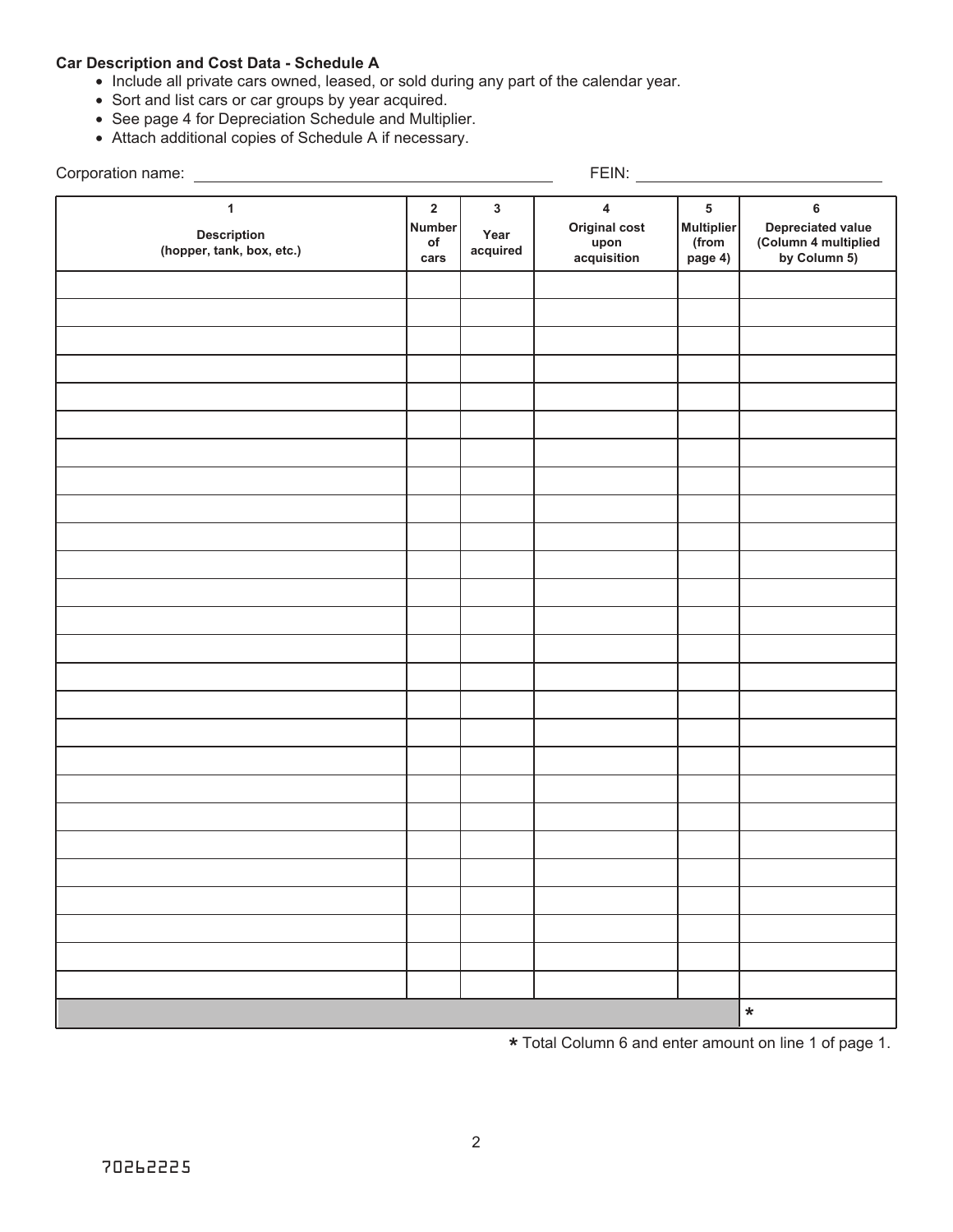# **Car Mileage - Schedule B**

- List the railroad names alphabetically.
- Report loaded and unloaded miles traveled everywhere, including South Carolina, for the calendar year.
- Report loaded and unloaded miles traveled in South Carolina for the calendar year.
- Attach additional copies of Schedule B if necessary.

| Corporation name: __________________________        |                                  |                                                                                  |                                                     |
|-----------------------------------------------------|----------------------------------|----------------------------------------------------------------------------------|-----------------------------------------------------|
| $\boldsymbol{\mathsf{A}}$<br>A.A.R. Number/Car Mark | $\, {\bf B}$<br>Name of railroad | $\mathbf{C}$<br>Total miles everywhere,<br>including SC<br>(loaded and unloaded) | D<br><b>Total SC miles</b><br>(loaded and unloaded) |
|                                                     |                                  |                                                                                  |                                                     |
|                                                     |                                  |                                                                                  |                                                     |
|                                                     |                                  |                                                                                  |                                                     |
|                                                     |                                  |                                                                                  |                                                     |
|                                                     |                                  |                                                                                  |                                                     |
|                                                     |                                  |                                                                                  |                                                     |
|                                                     |                                  |                                                                                  |                                                     |
|                                                     |                                  |                                                                                  |                                                     |
|                                                     |                                  |                                                                                  |                                                     |
|                                                     |                                  |                                                                                  |                                                     |
|                                                     |                                  |                                                                                  |                                                     |
|                                                     |                                  |                                                                                  |                                                     |
|                                                     |                                  |                                                                                  |                                                     |
|                                                     |                                  |                                                                                  |                                                     |
|                                                     |                                  |                                                                                  |                                                     |
|                                                     |                                  |                                                                                  |                                                     |
|                                                     |                                  |                                                                                  |                                                     |
|                                                     |                                  |                                                                                  |                                                     |
|                                                     |                                  |                                                                                  |                                                     |
|                                                     |                                  |                                                                                  |                                                     |
|                                                     |                                  | **                                                                               | ***                                                 |

**\*\* \*\*\*** Total Column C and enter amount on line 2 of page 1. Total Column D and enter amount on line 3 of page 1.